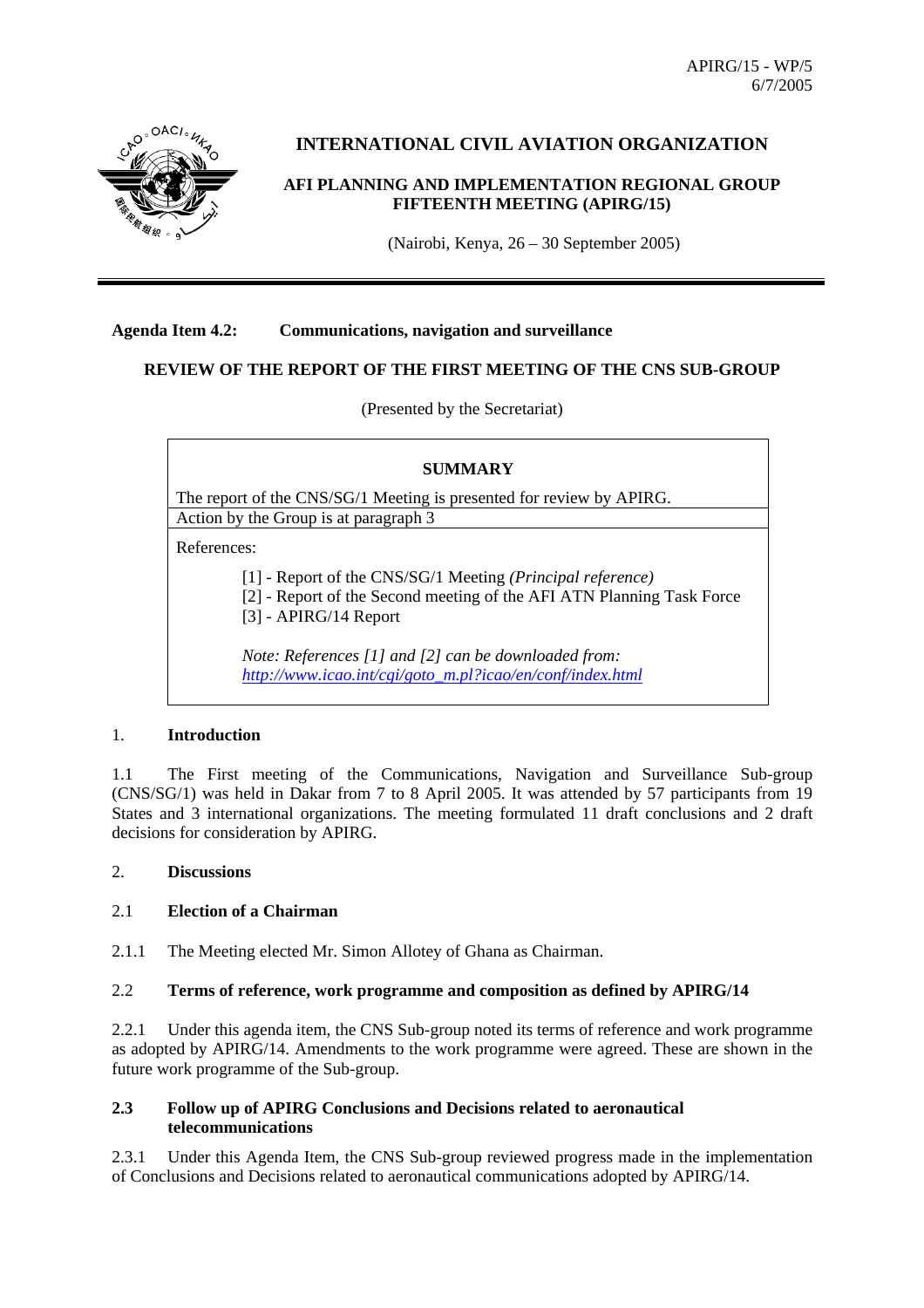## **2. 4 Aeronautical Fixed Service (AFS)**

#### **Review of AFTN performance**

2.4.1 In reviewing AFTN performance, the meeting noted that it was still affected by a number of weaknesses such as low circuit availability in certain areas (e.g. circuits within core AFISNET area), low-speed main and interregional circuits and low level of implementation of bit-oriented protocols.

2.4.2 The CNS Sub-group noted that not all AFTN COM centers had implemented the  $14<sup>th</sup>$  Edition of the AFI AFTN Routing Directory. It underscored the importance for all AFTN centres to implement the routing requirements therein and therefore urged those AFI COM centres that had not yet done so to comply. Another issue of importance was the need to harmonize time reference by synchronizing AFTN switch clocks on the Global Positioning System (GPS) time, considering its global coverage. The following draft Conclusions were adopted:

#### **Draft Conclusion 1/2: Implementation of the AFI AFTN Routing Directory**

**That AFI COM centres that have not yet done so, urgently implement the AFI AFTN Routing Directory (14th Edition, 2004).** 

**Draft Conclusion 1/3: Synchronization of AFTN switch clocks** 

**That States and air navigation service providers that have not yet done so, synchronize the clocks of their automated AFTN switches with Global Positioning System (GPS) time.** 

#### **Status of implementation of the AFTN**

2.4.3 The CNS Sub-group noted that only 8 AFTN circuits (2 main circuits and 6 tributary circuits) remained to be implemented for complete implementation of the AFTN Plan. The meeting updated the *AFI AFTN Implementation Specifications* as defined by APIRG/14 under its Conclusion 14/8. (Cf. **Appendix 4A** of [1]).

#### **Identification of AFTN deficiencies and remedial actions**

2.4.4 The CNS Sub-group updated the list of AFTN deficiencies in the AFI Region, including unimplemented ANP requirements and low performance circuits in terms of availability, reliability and transmission speed (namely for main circuits). The updated list of AFTN deficiencies is shown in **WP/11** of this meeting.

2.4.5Among the remedial actions considered by the CNS/SG for the elimination of AFTN deficiencies, were:

- − enhancing maintenance capabilities for some AFISNET circuits in the Gulf of Guinea);
- − making use of VSAT technology;
- − achieving interoperability between aeronautical VSAT networks in accordance with APIRG Conclusion 14/12.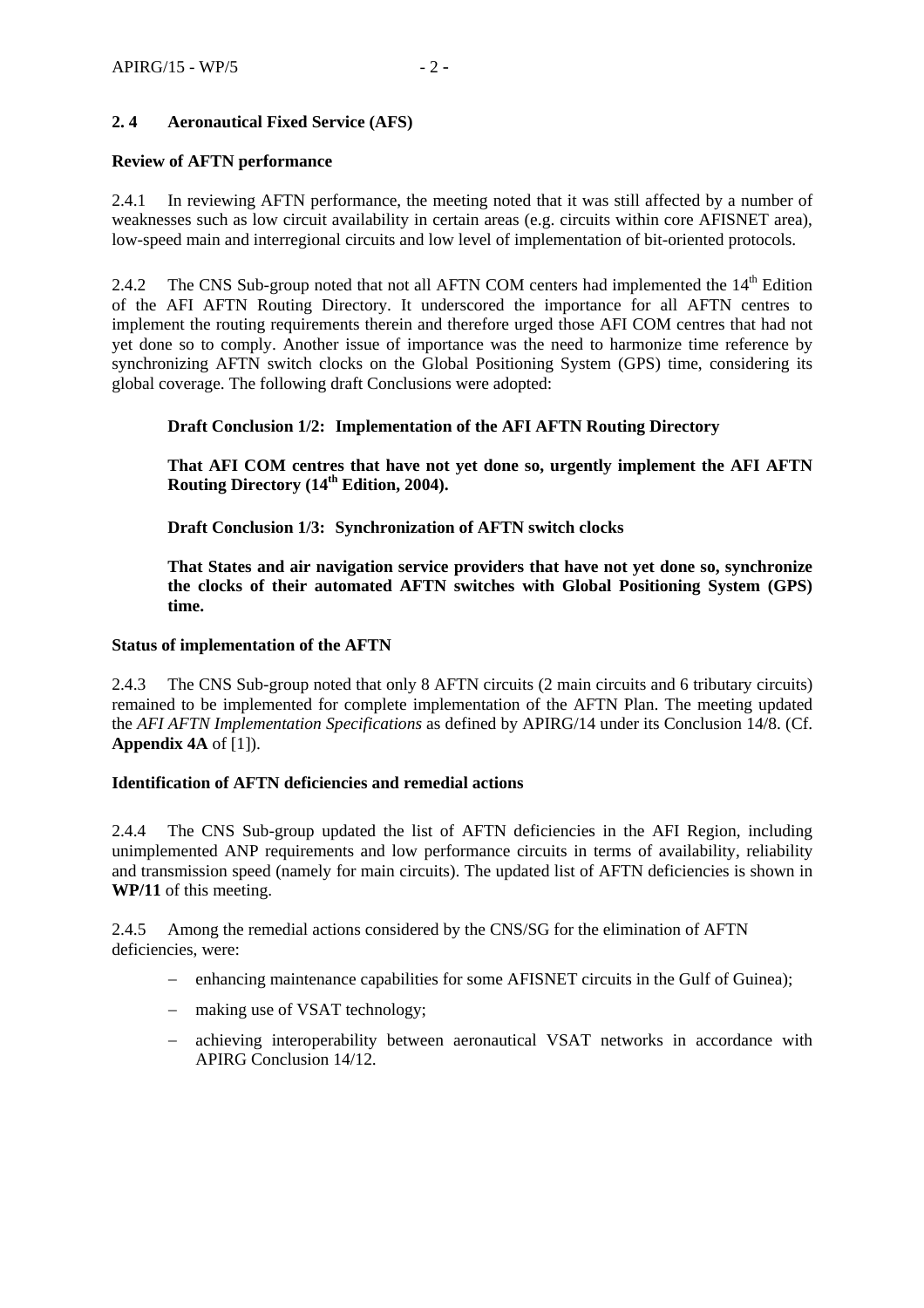### **2.5 Review of the Report of the Second Meeting of the ATN Planning Task Force (Dakar, Senegal from 5 to 6 April 2005)**

### **ATN routing architecture**

2.5.1The meeting reviewed a draft AFI ATN architecture, shown at **Appendices 2A, 2B** and 2**C** of [2], which was developed by the ATN Planning Task Force. The CNS Sub-group agreed that draft should be circulated to AFI States for comments. The following Draft Conclusion was adopted:

### **Draft Conclusion 1/5: Draft AFI ATN routing architecture**

 **That the draft ATN routing architecture as developed by the ATN Planning Task Force be circulated to States for comments and completion of the tables.** 

#### **ATN addressing plan for the AFI Region**

2.5.2 The meeting reviewed a draft ATN network service access point (NSAP) addressing plan, whose objectives are to provide guidance in the specifications of NSAP addresses; and of routing domain identifiers (RDI) for Routing Domains (RD) and Routing Domain Confederations (RDC). However, the Task Force felt that it should develop more guidance material on the assignment of the ARS, LOC and SYS fields of the NSAP address, before adoption of the addressing plan.

### **2.6 Use of VSAT technology to cater for AFS requirements**

### **Communications between Accra, Brazzaville, Dakar Oceanic (Abidjan Sector), Kinshasa and Luanda FIRs**

2.6.1The CNS Sub-group noted that the meeting proposed by APIRG/14 Conclusion 14/11 between Accra, Brazzaville, Dakar Oceanic (Abidjan Sector), Kinshasa and Luanda FIRs was held. However, the conclusion of that meeting regarding the installation of a VSAT terminal at Luanda was not implemented. The Sub-group urged States and Organizations concerned to implement the required VSAT facilities. The meeting welcomed the implementation of a VSAT network established on INTELSAT Satellite 10-02 in the Democratic Republic of the Congo.

#### **Consolidation of VSAT networks**

2.6.2 The CNS Sub-group noted the successful migration of AFISNET network (a network comprising 55 VSAT terminals covering Ghana, Nigeria, Mauritius, La Reunion, Sao Tome and Principe, South Africa, ASECNA States, Roberts FIR States) onto Satellite IS 10-02 in October/November 2004 in accordance with APIRG Conclusion 14/12. The meeting commended all States and organizations concerned for this achievement. Mindful of the potential benefits and savings that would be derived from the consolidation of existing and planned VSAT networks, the Sub-group confirmed the necessity for the other VSAT networks (namely CAFSAT, NAFISAT and SADC/2) to be established as planned on the same satellite/transponder as soon as possible. It accordingly recommended that concerned States and the Secretariat take the necessary steps with INTELSAT to have the required bandwidth secured.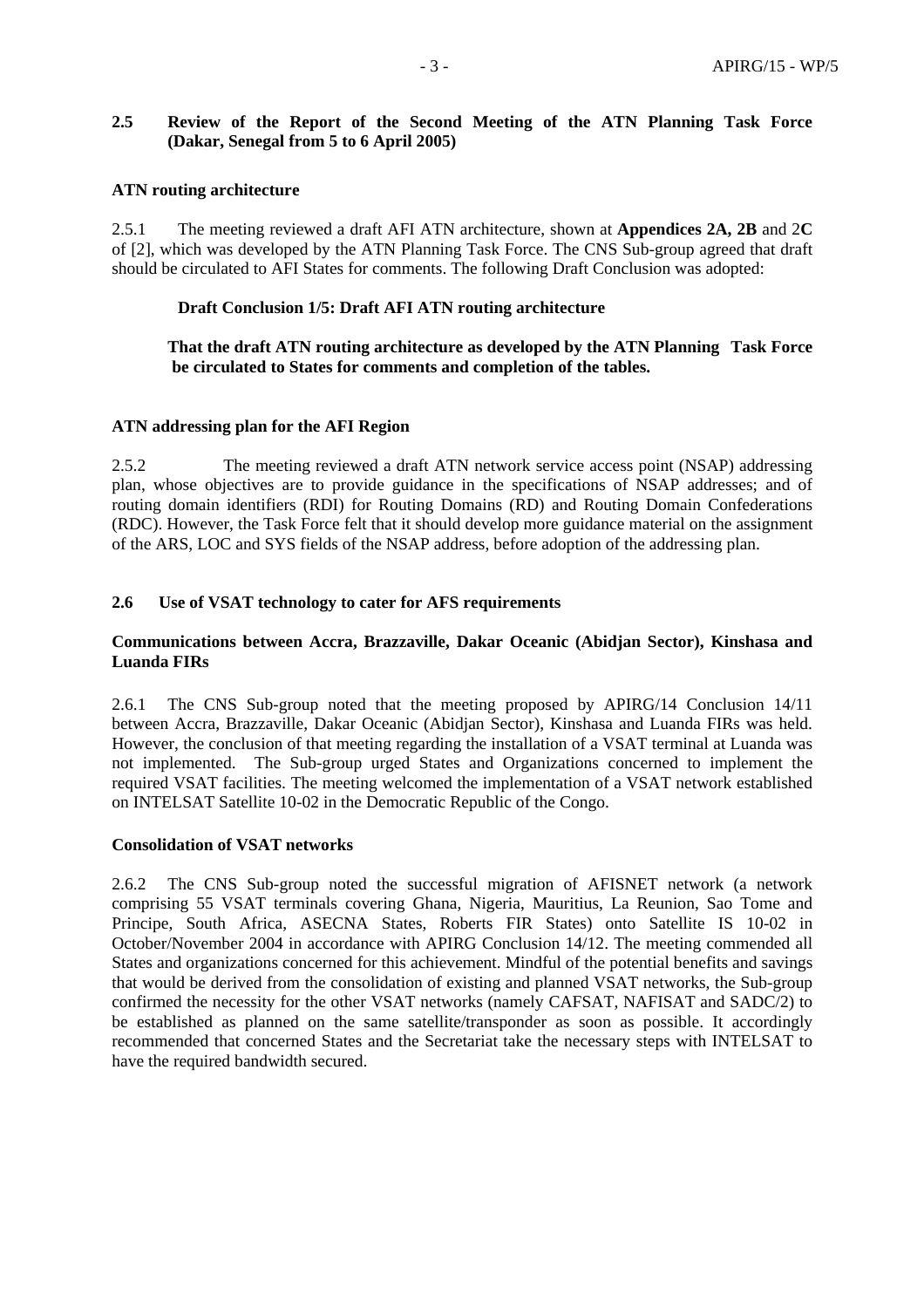### **Interoperability of VSAT networks**

2.6.3The CNS Sub-group agreed that "interoperability" between VSAT networks was necessary to achieve an integrated and seamless network. It reviewed ways of achieving this objective. After thorough discussions and taking into consideration peculiarities inherent to satellite-based systems, the CNS Sub-group adopted the following draft conclusion:

### **Draft Conclusion 1/6: Interoperability of VSAT networks**

### **That the States concerned:**

- **a) Agree to pursue the process of establishing CAFSAT, MID VSAT, NAFISAT, SADC/2 networks on Satellite IS 10-02@359°E, Transponder 20/20 EHA;**
- **b) Be encouraged to take advantage of new VSAT Technology platform functionalities in terms of network spectrum usage, flexibility, quality of service management, etc.;**
- **c) Make effort to achieve interoperability at baseband level where access techniques differ due to the application of emerging VSAT technologies, taking cognizance of agreed performance and quality of service requirements for the aeronautical fixed and mobile services (including data link services); and**
- **d) Carry out necessary coordination on a case-by-case basis in order to anticipate end-to-end interoperability requirements prior to implementing VSAT systems.**

### **Updates on VSAT networks**

2.6.4 The CNS Sub-group was updated on the implementation status and plans for the development of AFISNET, SADC, CAFSAT and NAFISAT VSAT networks.

#### • *AFISNET Network*

2.6.5 New VSAT stations have been installed within Accra FIR (Benin, Ghana and Togo) and in Sao Tome to support AFS and AMS (extended VHF coverage). A VSAT station was installed in Algiers to support AFS links with Dakar and Niamey, and also a bilateral ATS/DS circuit Agiers/Ndjamena. It was noted that AFISNET members were considering a collective approach to auditing and re-engineering the network.

#### • *CAFSAT Network*

2.6.6It was noted that Argentina was in the process of installing a CAFSAT node in Ezeiza to be connected to Johannesburg and Canary Islands, and that Morocco was developing a national VSAT network to be established on CAFSAT operated Satellite IS-801@328.5° East.

### • *SADC and NAFISAT Networks*

2.6.7 The CNS Sub-group noted that the SADC VSAT-2 replacement network was launched. It was informed that participating States in the North Eastern AFI VSAT network (NAFISAT) had accepted a proposal by ATNS and IATA to provide it. A memorandum of understanding (MoU) on the implementation of the NAFISAT was signed by Djibouti, Egypt, Eritrea, Libya, Kenya, Somalia (CACAS), Seychelles, Sudan, Uganda, Tanzania, Yemen ATNS and IATA. Two States are still to sign the NAFISAT MoU: Ethiopia and Saudi Arabia. Ethiopia has confirmed its participation.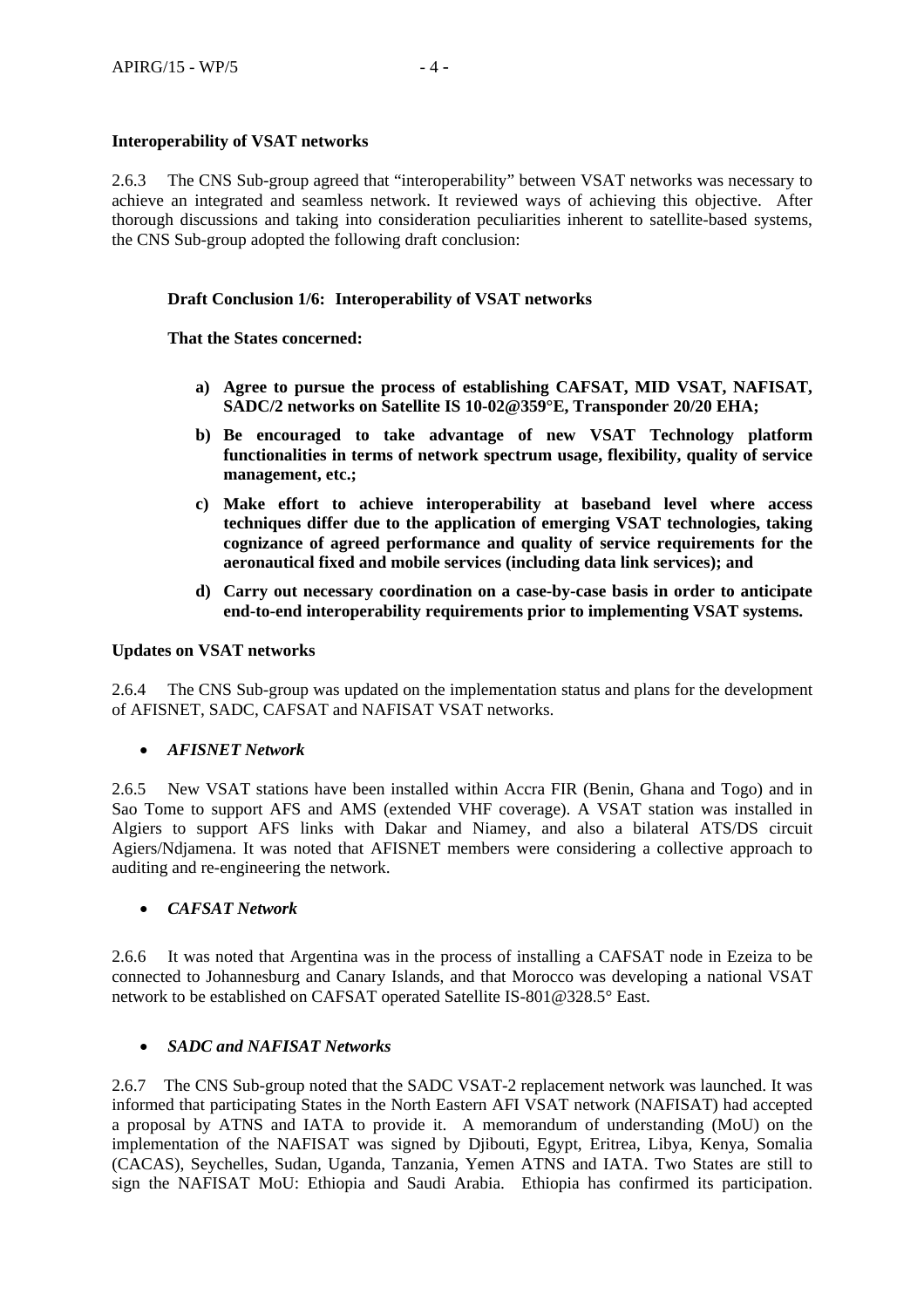Information provided to the Secretariat indicates that Saudi Arabia is going to join the NAFISAT. It is planned that both NAFISAT and SADC VSAT-2 will be operational in the first quarter of 2007.

### **2.7 Review of the implementation status and performance of the Air Traffic Services Direct Speech (ATS/DS) network in the AFI Region, identification of deficiencies and remedial action for their elimination**

#### **Implementation status and identification of deficiencies**

2.7.1 The CNS Sub-group reviewed the implementation efforts since the last meeting and noted that 22 ATS/DS circuits have been implemented by 27 States, whilst 1 State has not yet implemented any of 3 required ATS/DS circuits. Out of 227 ATS/DS circuits required in the AFI air navigation plan (ANP), there are 37 non-implemented circuits, or 17.2% of the required circuits. The CNS Subgroup therefore updated the list of ATS/DS deficiencies in the AFI Region as shown in **WP/11** of this meeting.

2.7.2 The Sub-group noted that while several VSAT solutions are being implemented, States concerned should be advised to use satellite telephone or public switched telephone network (PSTN) to satisfy the ATS/DS requirements in accordance with APIRG Conclusion 12/15. The following draft Conclusion was formulated:

#### **Draft Conclusion 1/7: Implementation of ATS/DS circuits**

**That the following centres use, as a temporary measure, satellite telephones for ATS coordination with relevant adjacent centres, pending the availability of the planned VSAT connections: Abidjan, Accra, Brazzaville, Khartoum, Kinshasa, Luanda and N'djamena.** 

#### **2. 8 Review of the implementation status and performance of the Aeronautical Mobile Service in the AFI Region, identification of deficiencies and remedial action for their elimination**

#### **Extension of VHF coverage**

2.8.1 The CNS Sub-group acknowledged the efforts made by a number of States to extend VHF coverage on ATS routes using remote VHF stations, in accordance with AFI/7 Recommendation 5/12. It particularly noted recent achievements in the following FIRs:

| FIR Accra:        | Three (3) VHF relay stations using VSAT implemented at Tamale,<br>Niamtougou, and Sao Tome.                                                                                                                                   |
|-------------------|-------------------------------------------------------------------------------------------------------------------------------------------------------------------------------------------------------------------------------|
| FIR Algiers:      | Sixteen (16) VHF relay stations using VSAT implemented at Adrar, Algiers,<br>Annaba, Bechar, Constantine, Djanet, El Golea, Ghardaia, Illizi, In Salah,<br>Hassi Messaoud, Oran, Tamanrasset, Tiaret, Tindouf and Zarzaitine. |
| FIR Antananarivo: | Three (3) VHF relay stations using VSAT implemented at Moroni,<br>Toamasina and Tolagnaro.                                                                                                                                    |
| FIR Brazzaville:  | Two (2) remote VHF relay stations using VSAT implemented at Bria,<br>Makokou and Pointe Noire.                                                                                                                                |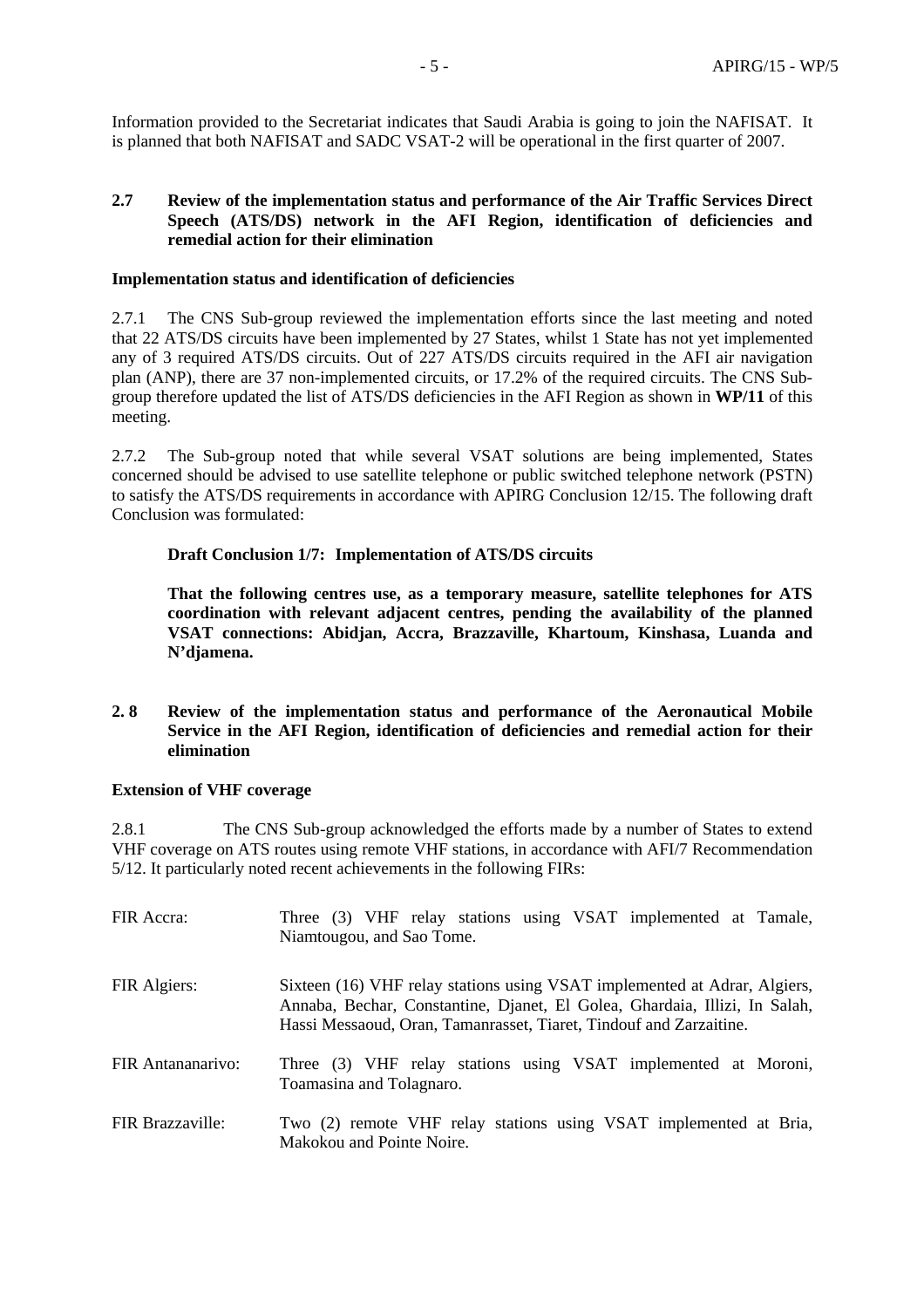- FIR Dakar: Two remote VHF relay stations using VSAT implemented at Nema and Taoudenit.
- FIR Khartoum: Ten (10) remote VHF stations using VSAT implemented at Damazin, Dongola, El Fasher, El Obeid, Juba, Khartoum, Malakal, Nyala , Port Sudan and Wau,. This programme covers all the ATS routes in FIR Khartoum, except for a 300 NM segment from ORNAT to El Obeid in the northwest part of the FIR.
- FIR Kinshasa: Six (6) remote VHF stations using VSAT implemented at Ilebo, Kamina, Kinshasa, Lubumbashi, Mbandaka and Mbujimayi. Seven (7) other stations are to be implemented between July 2005 and February 2006 at Bukavu, Bunia, Buta, Gbadolite, Kalemie, Kisangani and Tshikapa. When the project is completed, three (3) ACCs will be established at Kinshasa, Kisangani and Lubumbashi.
- FIR Lusaka: Three remote VHF stations implemented at Lusaka, Mongu and Ndola. Two other stations are being implemented at Chipata and Kasama.
- FIR N'djamena: One remote VHF relay station using VSAT implemented at Bria.
- FIR Niamey: Two (2) VHF relay stations using VSAT implemented at Taoudenit and Tombouctou.

2.8.2 The CNS Sub-group reviewed the VHF coverage charts prepared by the Secretariat and noted that the areas where VHF coverage was critically need are FIR Luanda and FIR Tripoli. IATA informed the meeting that a survey of AMS communications would be conducted in the AFI Region during the third quarter of 2005.

#### **Identification of deficiencies**

2.8.3 The CNS Sub-group was informed of ATS incidents due to lack of HF communications in the oceanic part FIR Luanda. It reviewed the list of AMS deficiencies and updated it as shown in **WP/11**  of this meeting. The following draft Conclusions were adopted:

#### **Draft Conclusion 1/8: Air/ground communications in Luanda FIR**

 **That, in view of the increasing number of ATS incidents in its airspace, Angola, as a matter of urgency, assign the highest priority to extend VHF coverage over continental FIR and the provision of efficient HF communications over the oceanic part of Luanda FIR.** 

**Draft Conclusion 1/9: Air/ground communications in Tripoli FIR** 

 **That Libya assign a high priority to extend VHF coverage in Tripoli FIR.** 

#### **2.9 Review of the implementation status and performance of the aeronautical radio navigation service, and identification of deficiencies and remedial action for their elimination.**

2.9.1 The CNS Sub-group reviewed the implementation efforts since the last meeting and noted that 41 navigational aids (of which 24 VORs, 13 DMEs and 4 ILSs) required in the AFI Air navigation Plan (ANP) had not yet been implemented, whereas 14 installed facilities (8 VORs, 5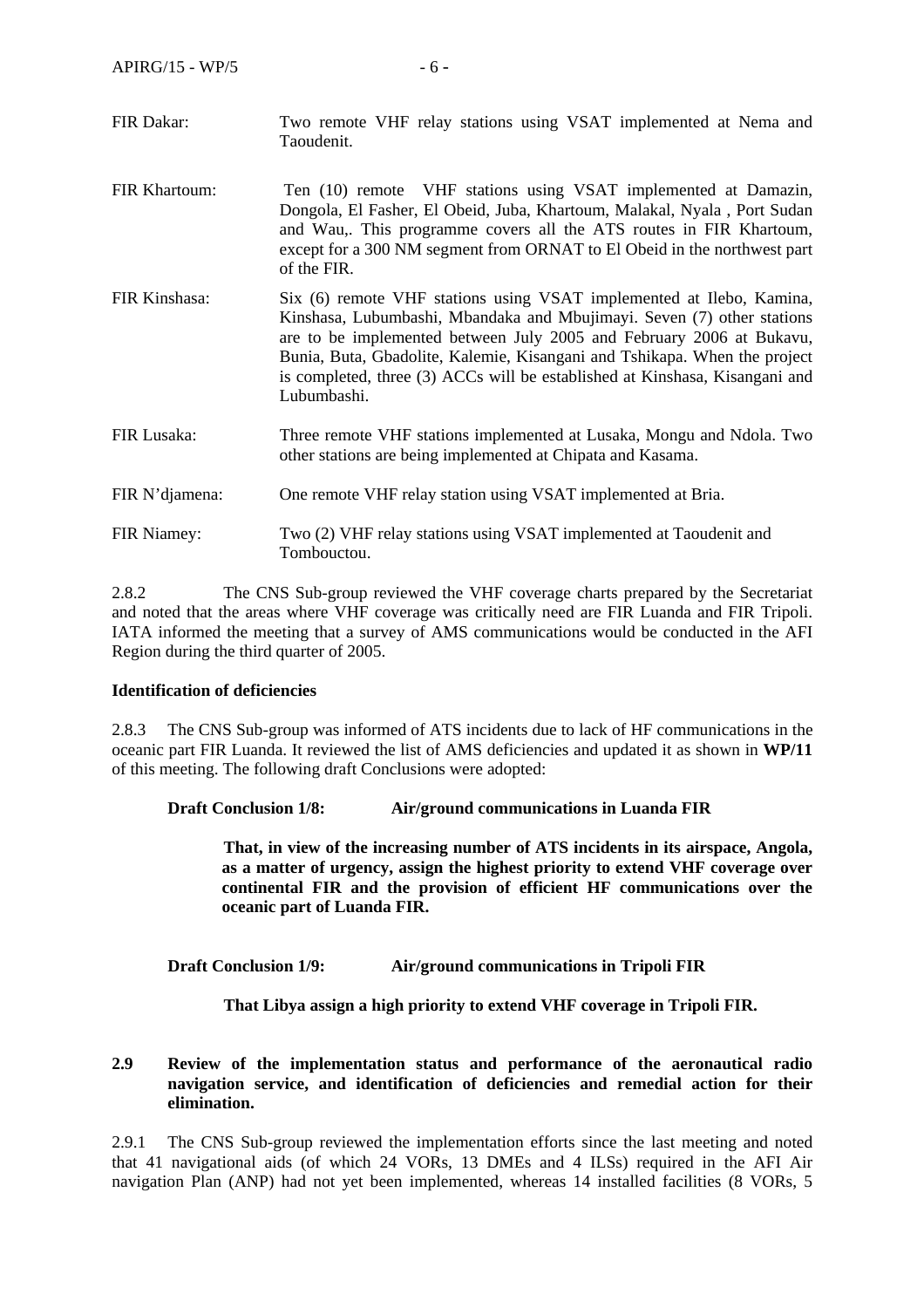DMEs and 1 ILS) were to be repaired. Most of the reported deficiencies  $(84%)$  were related to enroute operations.

2.9.2 The CNS Sub-group therefore updated the list of ARNS deficiencies in the AFI Region as shown in **WP/11** of this meeting. The effort by the Democratic Republic of the Congo in implementing new navigation aids (VOR, DME, ILS) at Kinshasa/Ndjili and Lubumbashi airports was noted. Concerning Cameroon, it was agreed that the AFI FASID should be amended to replace the non-implemented VOR/DME of Foumban with that operating at Bafoussam (27 NM away). The following draft Conclusion was formulated:

**Draft Conclusion 1/10: Amendment to AFI FASID, Table CNS-3** 

**That the AFI FASID be amended to replace the VOR/DME of Foumban with that of Bafoussam.** 

#### **EGNOS Test Beds in Central, Southern and Eastern Africa**

2.9.3 The CNS Sub-group was briefed on the AFI EGNOS Test Bed trials in progress in Central, Southern and Eastern Africa.

#### **2.10 Surveillance**

2.10.1. Under this Agenda Item, the CNS Sub-group reviewed the status of implementation of the AFI aeronautical surveillance plan, ADS/CPDLC trials and implementation and ADS-B data link issues. The meeting was provided with information on surveillance implementation by Algeria, ASECNA, Ghana and South Africa.

2.10.2. The Sub-group, based on the information provided and its discussions, updated Table CNS 4A – *Surveillance Systems* and Table CNS 4B – *ATS Automation Systems* as shown in **Appendix 7A**  and **Appendix 7B** of [1].

#### **ADS/CPDLC trials and implementation in the AFI Region**

2.10.3. The meeting was informed of on-going ADS/CPDLC trials in Algiers FIR. The system will be used to improve air-ground communications and to provide surveillance in the southern part of FIR Algiers, which is not covered by radar.

2.10.4. South Africa informed the meeting that, following successful trials, ADS/CPDLC is being used as a primary means of surveillance and communication in the Johannesburg Oceanic airspace. Mandatory carriage, however, was not yet being promulgated.

2.10.5. During the discussions, the meeting noted the need for more participation by airlines in the ADS/CPDLC trials and the development by the AFI ATM Sub-group of an ADS/CPLC operation manual. The following draft conclusion and decision were adopted.

#### **Draft Conclusion 1/11: ADS-C/CPDLC trials**

**That operators that are already ADS-C equipped participate in the various ADS- /CPDLC trials underway in the AFI Region**.

**Draft Decision 1/12: FANS1/A operational manual** 

**That the ATM/SG prepare a FANS1/A operational manual for use in the AFI Region**.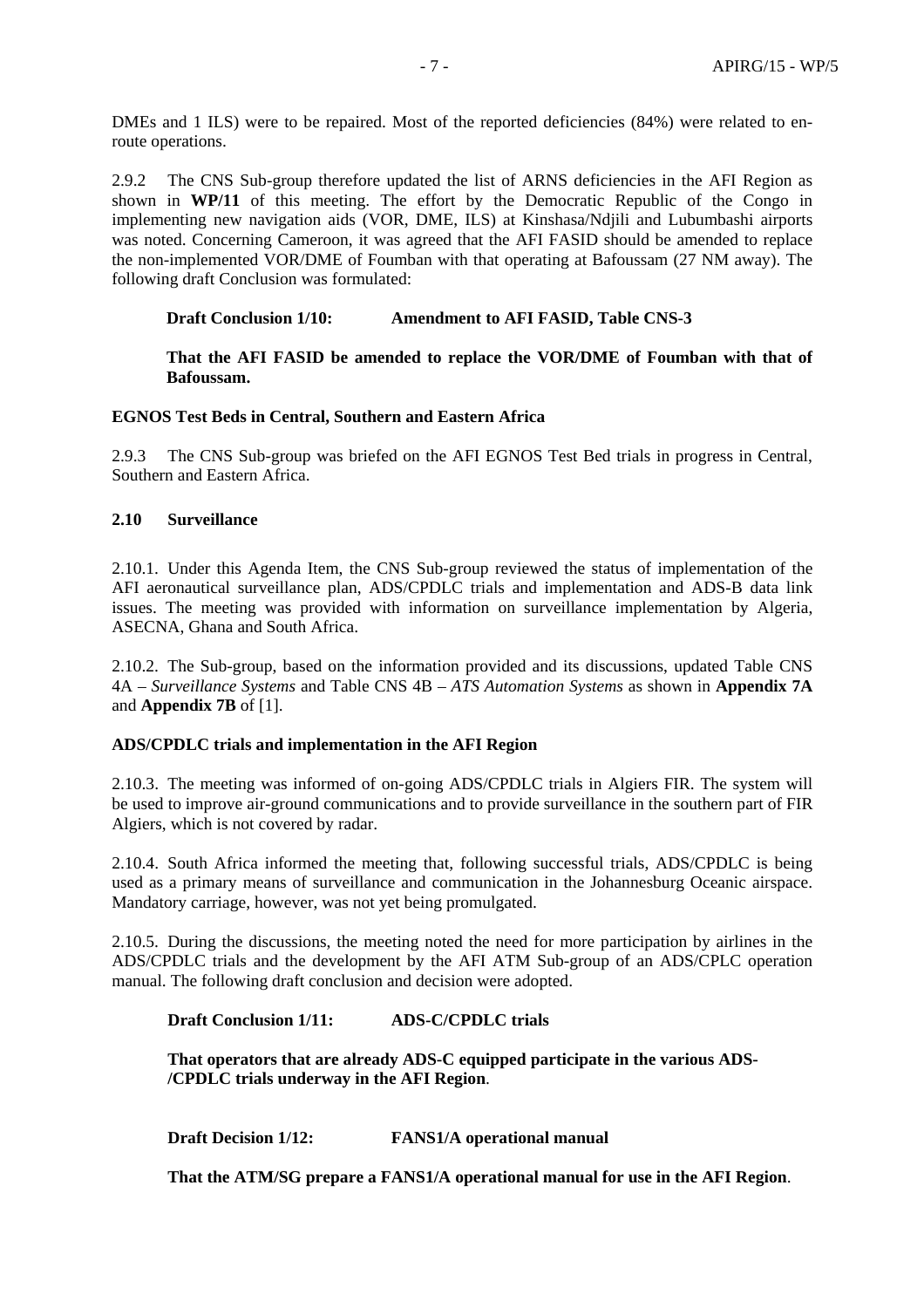### **ADS-B data link in the AFI Region**

2.10.6. The meeting was apprised of the functions and operational benefits of automatic dependent surveillance broadcast (ADS-B). ASECNA advised the meeting of its plans to conduct ADS-B trials. The Sub-group discussed the ADS-B data links: Mode S extended squitter, VHF data link (VDL) Mode 4 and universal access transceiver (UAT). The Sub-group was informed of Recommendation 7/1 of the Eleventh Air Navigation Conference. After extensive discussions, taking into account the need for global interoperability, the meeting decided to recommend the adoption of Mode S extended squitter as the initial data link for introduction of ADS-B in the AFI Region. The following draft conclusion was adopted.

### **Draft Conclusion 1/13: Initial ADS-B data link in the AFI Region**

**That the SSR Mode S extended squitter be the initial data link the introduction of ADS-B in the AFI Region.** 

#### 2. 11 **Review of ICAO position and preparations for the ITU-WRC-2007**

2.11.1 Under this agenda item, the meeting reviewed the *Draft ICAO position for WRC 2007*. Attention was drawn to WRC-07 Agenda Items 1.5 and 1.6 and their direct effect on expansion of ICAO CNS/ATM systems. States were urged to participate in country and regional ITU WRC preparatory meetings (namely those of the African Telecommunications Union (ATU)) so that the ICAO position is reflected in their country's and the ATU submissions to the ITU. The following draft Conclusion was formulated:

### **Draft Conclusion 1/14: ICAO position and preparations for the ITU WRC-2007**

**That States and air navigation service providers:** 

- **a) continue their efforts on implementation of the relevant elements of ICAO Assembly Resolution A32-13 and in particular, participate in the preparatory work of the ITU and the ATU for WRC-07;**
- **b) continue to assign high priority to the tasks relating to the protection and availability of radio frequency spectrum allocated to aeronautical services and in particular actively participate in the relevant activates of the ITU-R and the ATU; and**
- **c) that have not yet done so, provide their focal contact person for ITU matters.**

#### **2. 12 Future work programme and composition of the CNS/SG**

2.12.1 The CNS Sub-group reviewed and updated its work programme and composition as shown in **Appendix 9A** of [1]. The following draft decision was formulated:

**Draft Decision 1/15: Future work programme and composition of the CNS Sub-group** 

**That the work programme and composition of the CNS Sub-group be as shown at Appendix … to the report**.